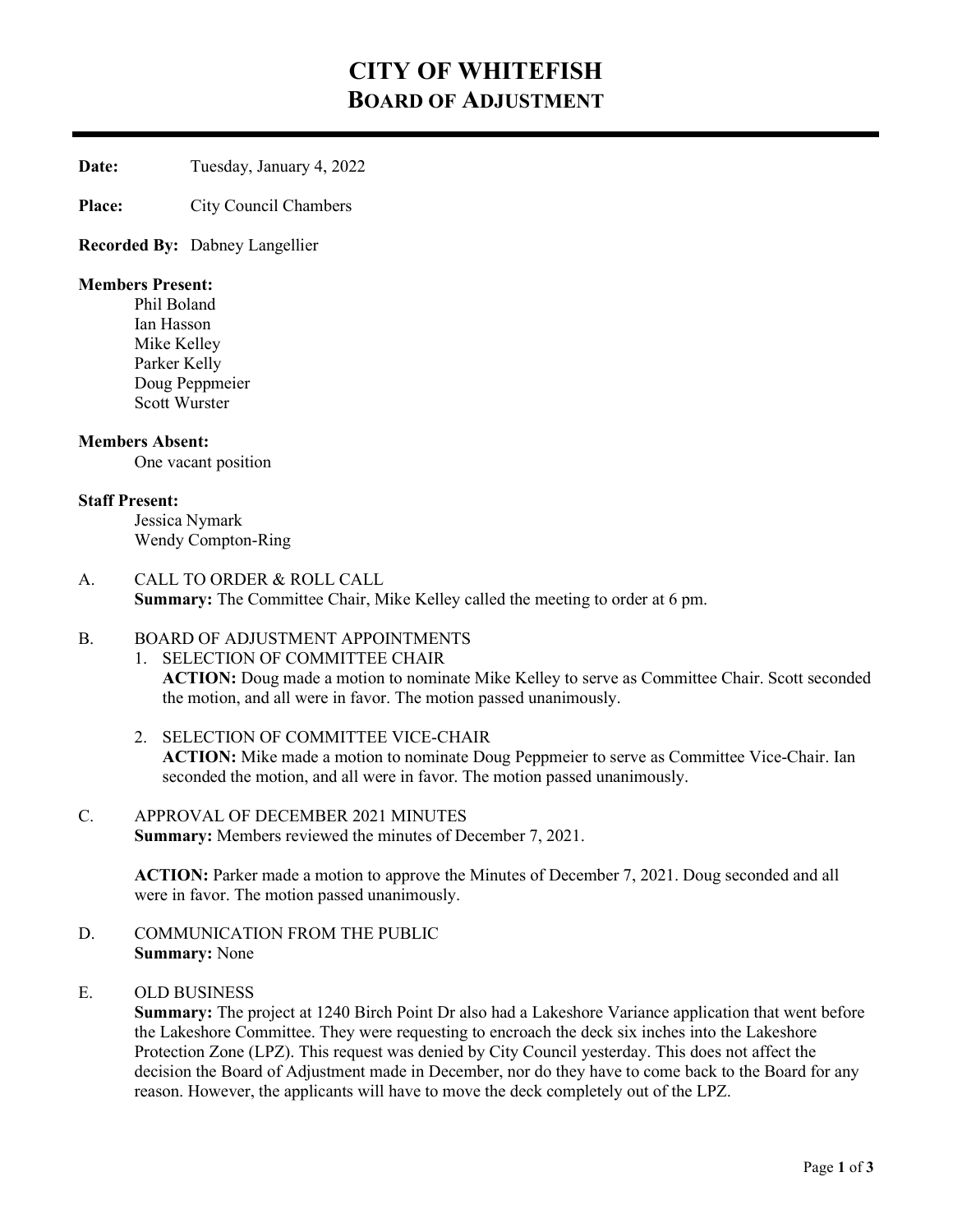### F. PUBLIC HEARING

### 1. WZV 21-09 – ANDREW & DENISE STRONG

Summary: The applicants are requesting a variance to replace a non-conforming staircase within the front yard setbacks. The property is located at 405 Central Ave.

Jessica provided a summary of the application and her staff report:

- The property is zoned WR-4 with a 20-foot setback from the front and 10 feet from the sides.
- Regulations allow steps to encroach no more than  $1/3$  into the setback, but the steps cannot be wider than 4 feet.
- The variance request today is for the step width, not the encroachment. The applicants would like to replace the stairs to the original width of 9 feet 8 inches.

Variance conditions to be met:

- The lot was created in 1903 and the home was built in 1908. Denial of the variance will not limit the owner's use of the property, but it will detract from the historical integrity of the home.
- The hardship is peculiar to this property and a result of circumstances over which the applicant has no control because the existing residential structure was constructed prior to the establishment of the current zoning regulations.
- The hardship was created by the applicant in part because the stairs were removed prior to receiving a repair authorization. Therefore, they must apply for a variance instead. However, the stairs could have qualified for repair/replacement due the level of deterioration.
- The applicant is not increasing the non-conformity. The proposed staircase will match the previous one in location and dimension.

Recommendation: Staff is recommending the Board approve the variance with the three conditions listed in the report.

Members discussed the following items with staff:

- If the applicant had not removed the staircase and just repaired it, they would not have had to apply for a variance.
- The regulations limit the stair width in order to limit the amount in the encroached area. The width of 4 feet is derived from the building code.
- The stairs were removed after the owner purchased the property.

Doug Rhoades with Sun Works Architecture spoke on behalf of the application and noted the following:

• The stairs were not salvageable.

There was no one from the public that wished to comment on the variance request.

ACTION: Parker made a motion to approve variance application WZV 21-09. Ian seconded the motion for approval, and all were in favor. The motion passed unanimously.

# G. NEW BUSINESS

# Summary: None.

- H. GOOD AND WELFARE
	- 1. MATTERS FROM BOARD Summary: None.